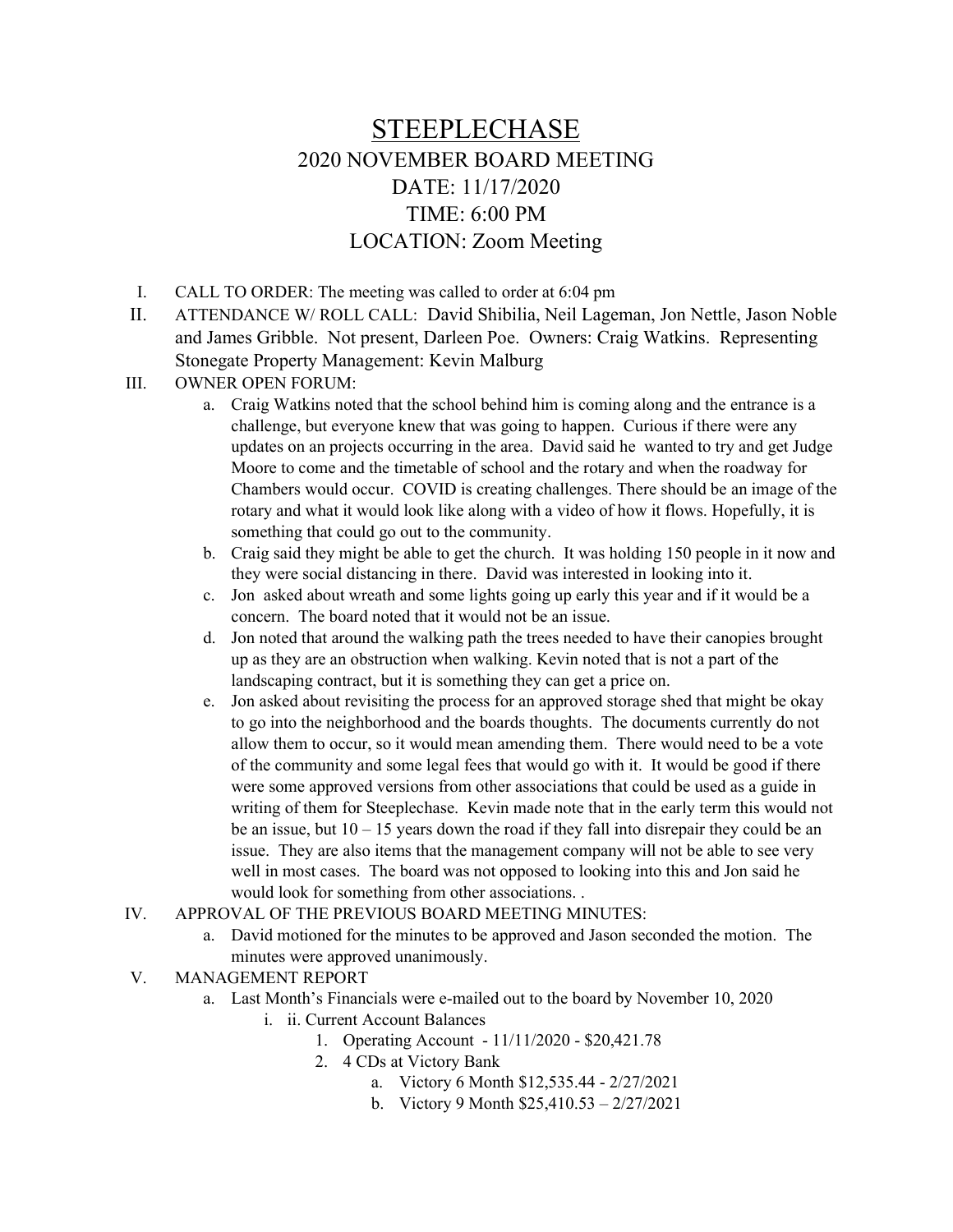- c. Victory 8 Month \$25,204.28 11/27/2020
- d. Victory 12 Month \$25,473.61 8/27/2021
	- i. Kevin asked if the board members had been switched on the accounts (Stephen Phelps removed and Jason added). David said that it had not happened and wasn't sure on the contact. Kevin said he would start to get that in motion.

## ii. Delinquent Accounts

- a. Total Resident Outstanding: \$6,825
- b. Kevin noted this is a normal amount for this time of year. Neil asked about the break down of owners. Kevin noted that it had been voted on in October and nothing had changed with the outstanding owners that had actions on them, so Kevin did not include it in the packet for this month.

### b. Management Updates

- i. Muskrats
	- 1. The company kept out the cages for over 7 days and had no activity in the 5 holes that they had around the property. The thought is that the depleted the food source and moved on.
- ii. Turtles
	- 1. Kevin noted that he had a quote for turtles and getting rid of them. The board noted that the price to get of each individual turtle was a little high for them to move forward with it and they have not had as many complaints about the turtles in the retention basin.
- iii. Filters and key
	- 1. Kevin restocked filters for the 2021 year and purchased a key for the paper dispensers. He has one, the cleaner, and there is a copy on the key set in the gym key set.
- iv. Gym Door
	- 1. The gym door was supposed to have been replaced the early part of this week. Kevin will be out next week to look at how it looks. It was replaced because the seal around the glass was starting to fail.
- v. Enclosures
	- 1. Kevin sent out the notification regarding the policy on enclosures and now has them in the welcome document so it will be noted for future owners and can be documented moving forward.
- vi. Staining
	- 1. Charlie Brown completed the staining at the gazebo and the large bridge. Kevin thought it looked good and the board agreed that it was a good job.

### VI. OLD BUSINESS:

- a. 2021 Budget
	- i. Kevin went over the 2021 budget with the board. He noted there was at least one previous thought about doing an increase each year so there are not large increases each year. Kevin noted that the reserve funding would be in line with the reserve study for the year of around \$42k and that with the additional homes coming in to the community they are helping to offset an increase. Kevin noted that in the common area line item there was a budgeted increase from 10k up to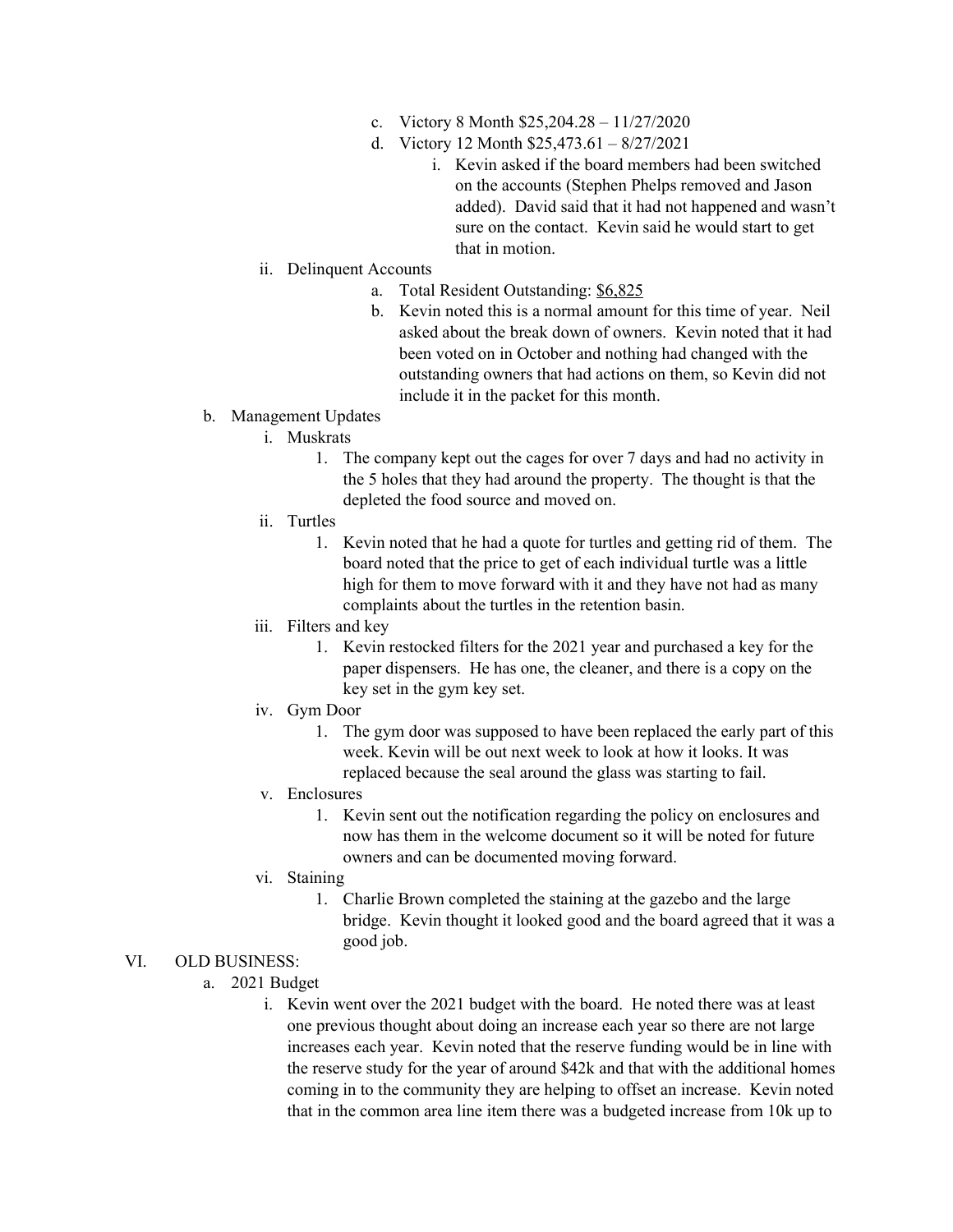14k. The reason for that increase is that before and since Kvin has took over that 10k is always exceeded. This is the cleaning of the lake, removing trash around walking path, gutter cleaning, and grass removal around the lake. Kevin thought that a of the work would have been completed last year, but each year there is always more that seems to be done. Instead of going over it was increased. The rest of the line items are in line with the rest. The budget for the clubhouse is established for use of the clubhouse. If it is not used it balances out and there will be some savings to the community. David motioned to approve the budget for 2021 and it was seconded by Neil. The budget was approved unanimously.

- b. Sediment Quotes
	- i. Lake Doctors & Craig Cotter
		- 1. Kevin noted that before the meeting Kevin has e-mailed to the board information regarding the retention basin and there were concerns that permits might be needed. Kevin reached out to SD1 and the KY Water Division, looked into the Army Corps requirements. Based on all their information and what Kevin could find there was not a need for a permit, similar to what Lake Doctors had stated. Kevin presented the quote for 89k to have sediment removed and the inlets leading to the retention basin dug out and banks reinforced. The board agreed that they had a lot of information and the new board members thanked Kevin for all the back information on quotes and services and they felt comfortable moving forward with Lake Doctors. Neil motioned to approve the sediment removal and Jason seconded the motion. The motion was approved unanimously. Jason noted that he would be willing to walk around with Craig Cotter for the back entrance if he wanted to look at it in the future.
- c. Grass around retention basin
	- i. Kevin noted that from the annual meeting there were concerns around the grass around the retention basin. People had wanted it to be mowed down to the water. With the reasons that it kept in place to help with run off, geese, and erosion did not seem to have an appeal to the owners around the retention basin. Kevin thought about it and wondered if they did some treatment and removed some of the larger bushes and plants to keep it more uniform that it might be a step in the right direction to help with that concern. The board agreed that it would agreeable to Kevin getting some quotes for it and presenting it to the board.
- d. 8' Benches
	- i. Kevin asked what had happened to the honorary bench as it was no longer in front of the one home? Jason was not sure and said he would touch base with Skip and find out and the board could then make a decision on where the 8' benches would go around the retention basin.
- e. Christmas lights at front entry
	- i. Kevin has asked Herb about what the front entry was going to do with the Christmas lights as the board would take them and store them at the clubhouse. Herb said that the front entry was thinking about selling them, splitting them up between the group, but was not set on what they wanted to do. He recommended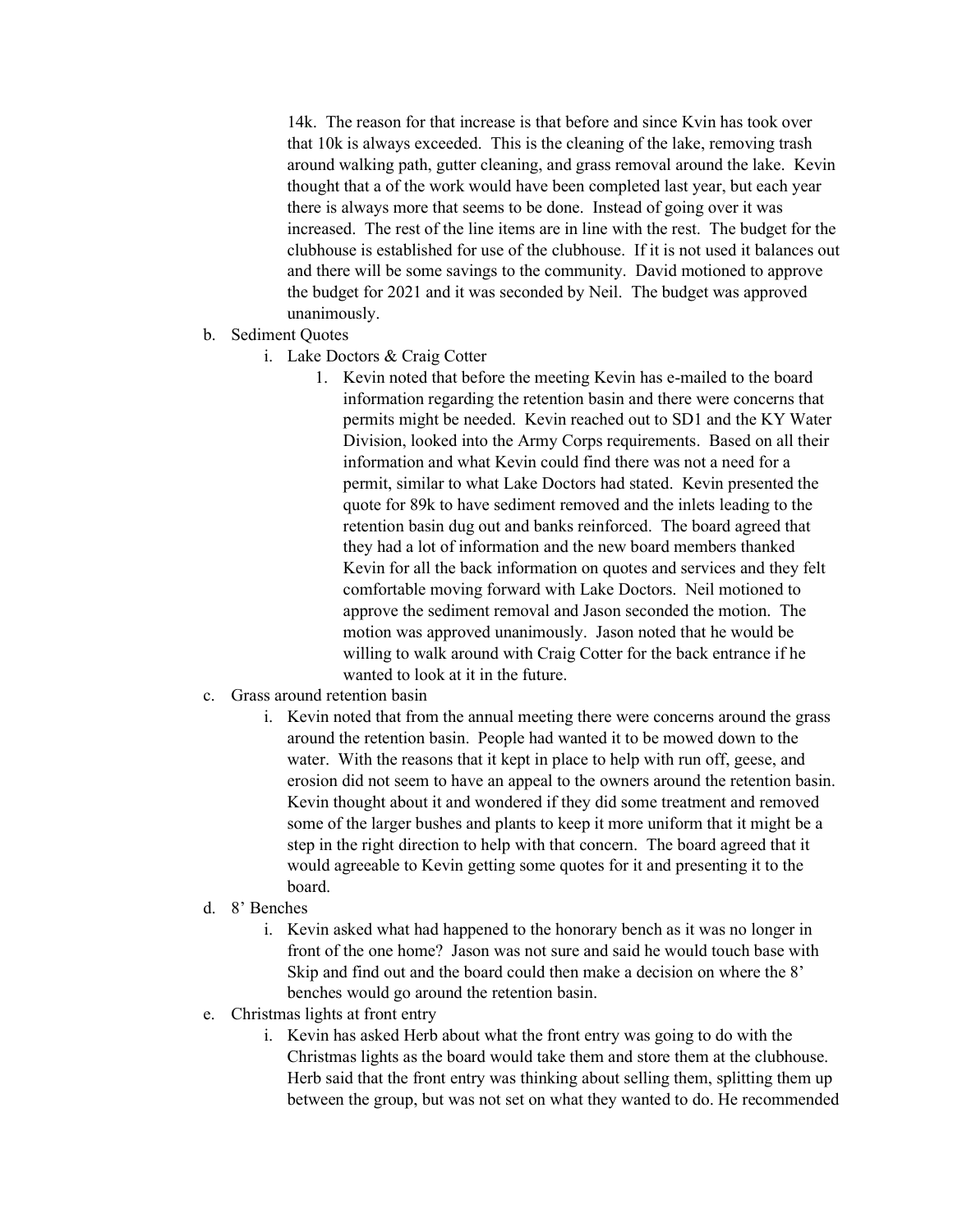based on his conversation with them to not worry about getting the lights back. The board agreed they were not going to pay for lights that had been used for some time now and they already had some wreaths previously, so they were not sure what they would do with them.

- ii. David mentioned that maybe at some point up by the clubhouse they might be able to do some garland poles and with solar lights power them? He wasn't sure the costs or how that would work, but asked Kevin to talk to David D. about the feasibility and Kevin said he would ask him about it.
- f. Fence installed at inlet to catch trash
	- i. Kevin noted that with the sediment proposal being approved it would make more sense to investigate this once the sediment removal is completed.
- g. Steeplechase Elementary
	- i. There have been 2 public forums and a school board meeting. There is an issue with the balance of the school and that it does not allow for any growth with the one proposal even if their area grows which it appears that it is growing. Some schools are getting unloaded and others nearby (triple crown) not taking a share. Elementary is becoming the catch all. At a point where David and some other member sin the community are trying to organize a chat with TV news crew and get taped at clubhouse to try and get this in the spotlight and get the school board to re-evaluate what they are doing. The school board said that they wanted to have a decision by December, but if that is hard date or not is hard to tell.
- h. Plaque box near flags
	- i. An owner had brought up the suggestion of putting up a plaque box near the flag. It could be used to put something in it to explain why the flag is at  $\frac{1}{2}$  mast or to put in other information for the association. Kevin had three different quotes and the one from Home Depot for \$253 seemed to be the best quality and would create the least concerns with water getting in. David suggestion putting it on the gazebo. The board approved the item from Home Depot. Neil was opposed without having someone to maintain it. Joyce Shibilia said that she would maintain it for the foreseeable future.
- i. Geese
	- i. During the annual meeting some homeowners brought up that the geese were an issue this year. From Kevin's perspective the thought the geese were less of an issue this year than they have been in previous years and asked the board for their thoughts. The board agreed that this year they did not see as prominent in the community.
- j. Sound barrier
	- i. The board talked about wanting to get the sound barrier extended for the association. There is some roadwork occurring on the freeway before the association that is getting one and there are not homes there that are getting any benefit form it going up there. Not sure if they can make much progress in this area, but maybe with Sal Sontoro they maybe can get some progress on it or piggy back off the work there and have it go further.
- k. Vitastim (Muck Eater)
	- i. The Lake Doctors had brought up using more Vitastim in the retention basin. They have been using 200 lbs and they think they have been on the low side of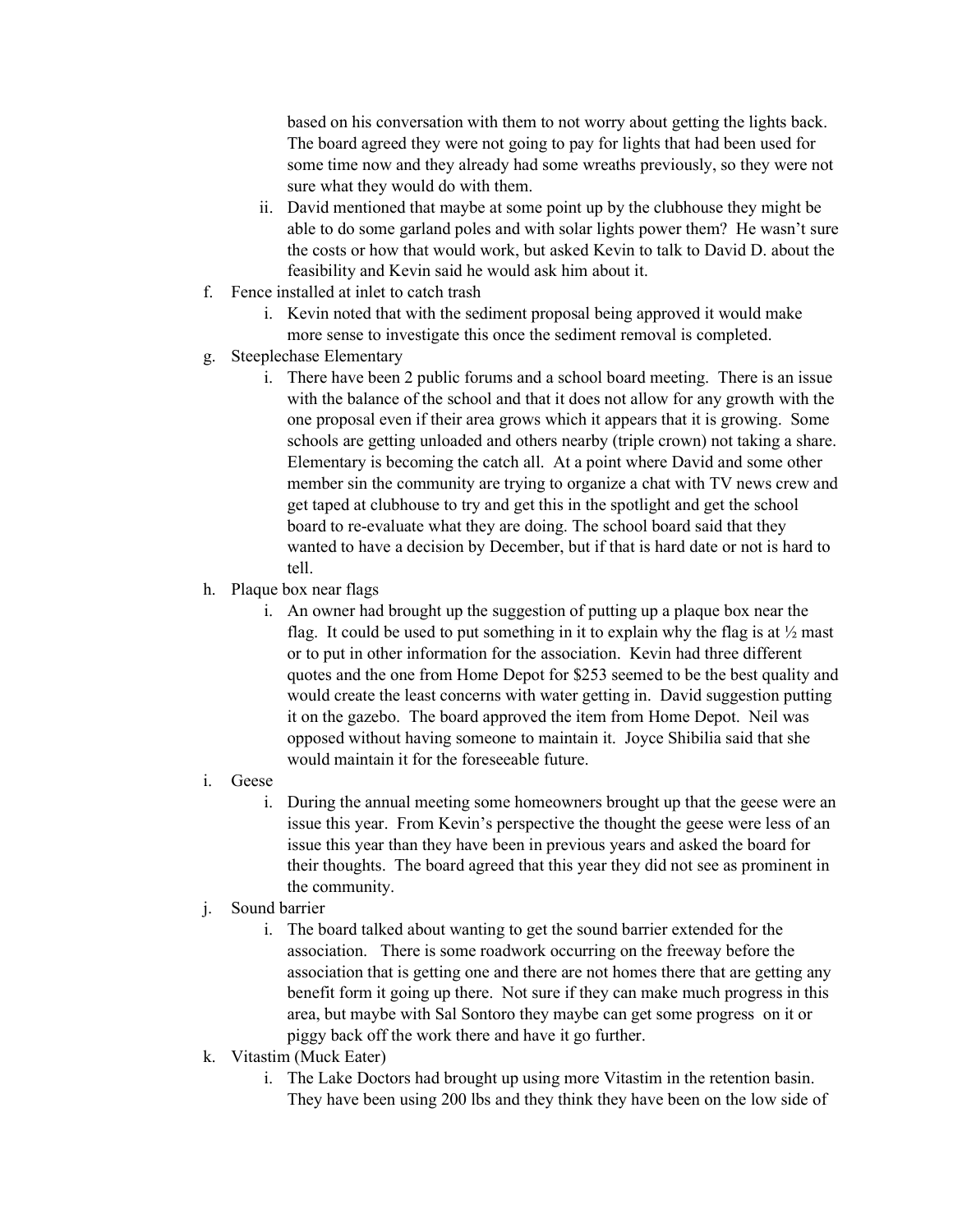using the amount needed, but they have seen improvement overall in the community. The biggest area of improvement that is noticeable is that the primrose that had been dominate a year before was not as pervasive. The Vitastim seems to be working. The board talked about it and with the retention basin having the sediment removed they wanted to see how it reacts with the same 200 lbs being used. Kevin said he would let them know.

- ii. The question was asked if they should be using it with the sediment removal. It is usually used in April/May, so the project should be completed at that time.
- l. Aeration System/Fountain
	- i. Kevin had noticed that one of the aeration devices nearest to Grand National was not working. Kevin has Lake Doctors come out and look at the device and they were not able to get all 5 work. If they got the one near the road working, then another would not work. The system is getting overworked with how far they have to push out the air. This helped to explain why they were going through a vein kit about every 9 months as that seemed to be often. Lake Doctors recommended having another aeration pump and using the new one for two of the furthest aeration devices and the older pump for the three closest. The board started to discuss and talked about a fountain as an option to go in for the aeration system that is not working. They wanted to know cost, best size for the location, warranties, and how that would help/not help the lake and if they added lights that changed what the costs would be. They also wanted to know if 5 aeration devices were the best for the retention basin. Would 4 be okay or should they have more in it? Kevin said he would get with the Lake Doctors and put together a comprehensive break down of what is best for the basin and the costs associated going with fountains, aeration devices, etc for the lake.

### m. Polar Blend

i. The polar blend is something new the Lake Doctors is offering. It goes in during the winter months and would help with ph levels and growth in the lake during the winter months. The board said they would prefer to wait if they would choose to go with the polar blend.

#### VII. NEW BUSINESS:

- a. Switching to new bank Pacific Premier Bank
	- i. Kevin noted that Stonegate is in the process of making a switch to a new bank, Pacific Premier Bank. There is some integration that would make things smoother on the office side, but it would also allow some cheaper fees to owners, no change for anyone with ACH, higher interest rates for the association and they will offer some services that associations were not able to obtain from US bank. The feature Kevin liked the most was that once one check is sent in they can always doing an electronic draft so there is never an issue with USPS and checks coming late or not arriving. Kevin asked if there were any questions and the board had none at the time.
- b. Rattling in HVAC
	- i. David noted that he HVAC seemed to be making some noise when he was in there last. Kevin said he would turn it up so it came on and Kevin would listen to it to see if there was something that needed to be serviced.
- c. Christmas Party